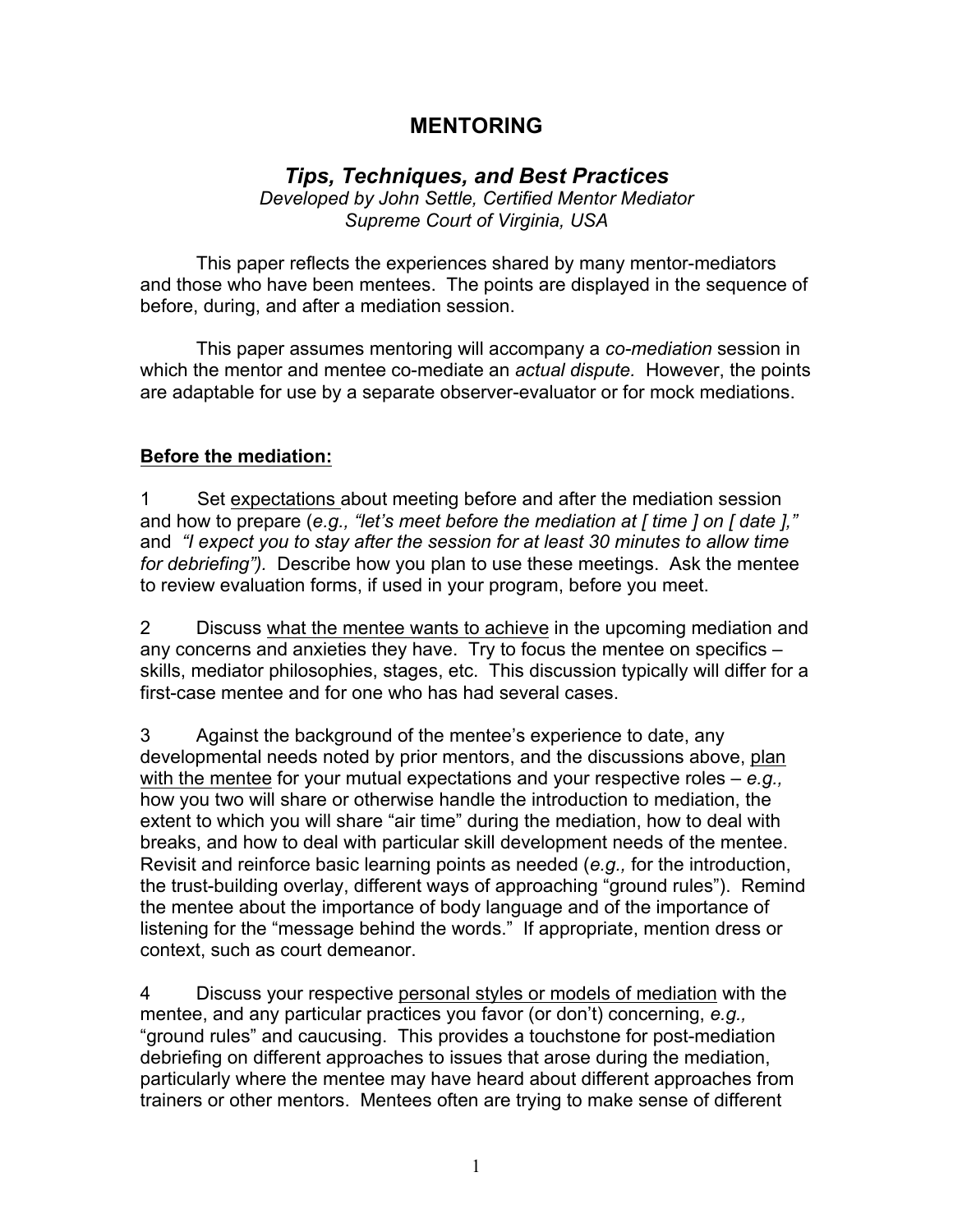perspectives from several sources. Consider the mentee's special needs and attributes – *e.g.,* English language skill, disabilities, pacing, and conflict management styles.

5 Assure that the mentee understands that the parties' needs are paramount and take precedence over the mediation as an educational endeavor for the mentee -- and that if you as mentor feel the need to step in, you will do so.

6 Discuss what you know about the upcoming case, and any particular emotional, process, power, or substantive matters that might arise and ways in which these matters might be approached.

7 If you are joined by an observer rather than a co-mediating mentee, clarify expectations about how the observer will be introduced to the parties, where the observer will sit, and the observer's non-participatory role. Give the observer assignments for later discussion: watching body language, questions about your actions and reactions during the mediation.

8 Share your practices around a suggested "toolbox" – copies of forms, "introduction-to-mediation" outline, tissues, calendar, notepaper and pens, etc. Consider discussing your (and others') practices concerning seating arrangements and use of easels and computer laptops for note-taking or display of information for parties.

9 When mentoring someone with subject expertise (attorney, financial advisor, counselor, etc.) discuss how to separate their use of that expertise and the temptations of their other roles from their role as a mediator. This also presents the opportunity to discuss associated ethical issues.

10 If you anticipate multiple sessions or post-session contacts with parties (*e.g.,* for reviewing documents), clarify with your mentee how to manage the parties' expectations for communications and document flow.

11 "Expect the unexpected." As appropriate, discuss how to respond to problems that occasionally arise, like the need for an interpreter, unexpected parties, etc.

### **During the mediation:**

1 Follow your plan. Send a message of support (and responsibility) to the mentee by doing the things (and letting the mentee do the things) you discussed before the mediation.

2 Consider whether to identify your co-mediator as a mentee. There are two perspectives on this. On the one hand, identification can have the effect of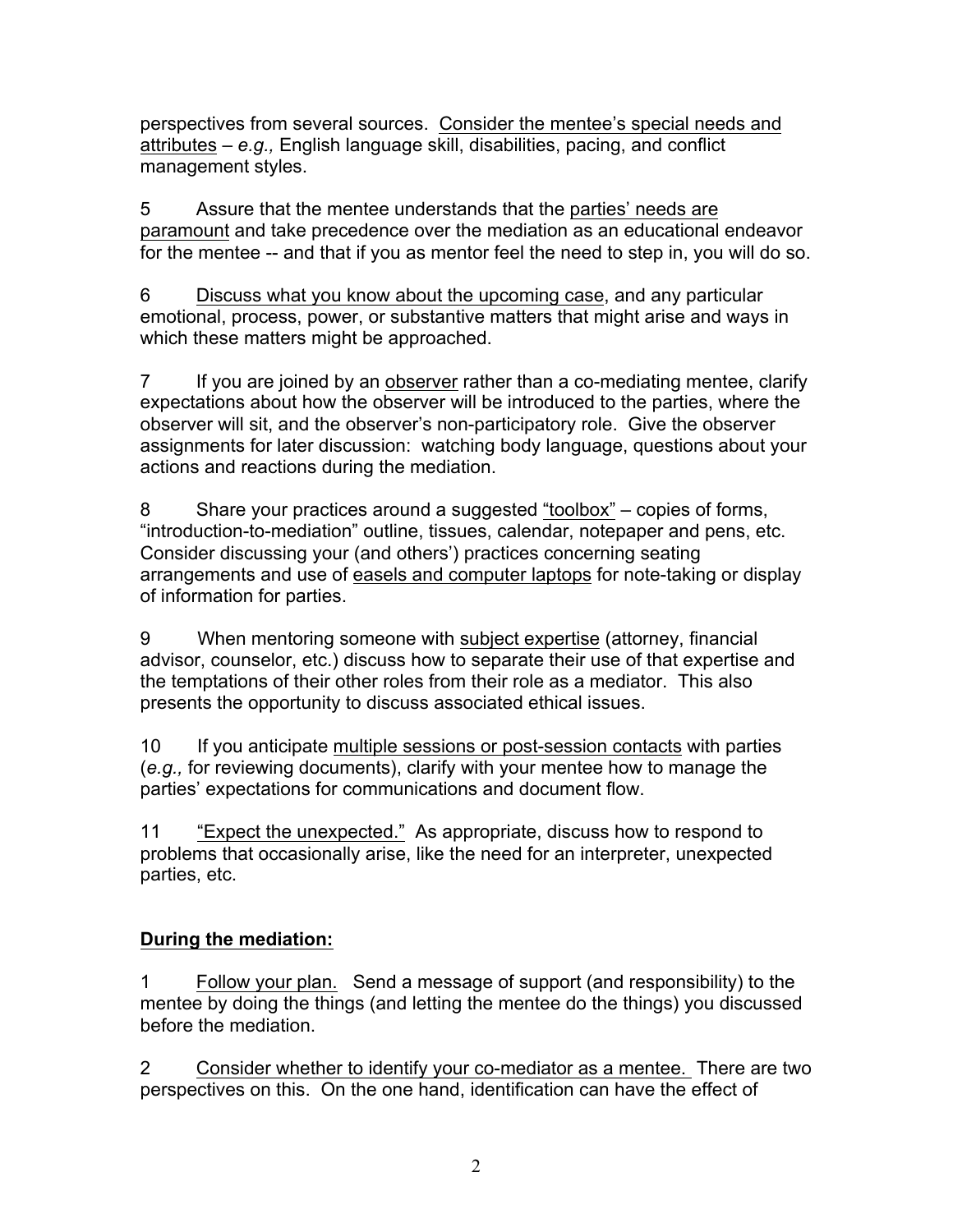diminishing your mentee's perceived role so substantially that it becomes virtually useless as a co-mediation learning experience. On the other hand, you may feel that the parties have the right to know about the competency and experience of the persons who are their mediators. This may be a case-by-case determination.

3 Be continuously alert, but give the mentee room to work and make some (harmless) errors. As stated above, your primary responsibility is to the parties, but you should be prepared to tolerate some less-than-artful actions of the mentee. There are few errors from which one cannot recover. Of course, you should note opportunities for improvement for later debriefing. Furthermore, you as a mentor need to strive for self-awareness about what may be your own biases. Mentors may be "turned off" by a mentee's choice of phrase or style, but we should reflect on what needs "correction" *vis-à-vis* what needs tolerance.

4 Although you want to give the mentee room to learn from their own experiences, your modeling of adroit mediation practices is a very effective learning tool as well. For example, you can demonstrate useful phrases used to clarify, an example of your style of reframing, etc., and affirm these later in debriefing.

5 If you must step in, try to do so unobtrusively if possible – *e.g.,* if you believe you really need to redirect a line of discussion from something the mentee just asked, you might say *"just before we get to that, could we first clear up something that I still am a little unclear about . . . .*" It is best that the parties not unnecessarily pick up "vibes" that something has gone wrong, as it can negatively affect their trust in the whole mediation -- and you want to avoid appearing to disrespect your co-mediator.

6 Once in a while, things may go so badly that you need to change directions substantially and immediately. Take a break (you do not necessarily have to disclose your real reason for the break to the parties). Then meet with your mentee, debrief specifically around why you took the action, and plan for recovery back at the table.

7 Ordinary breaks during the mediation may present "mini-debriefing" opportunities about prior activity -- just keep in mind that a break may be too short to effectively deal with an issue or may over-emphasize a particular contemporary event. On the other hand, breaks can be used as opportunities to re-visit your mentoring plan and analyze options for proceeding after the break.

8 An important challenge for the mentor is timely note-taking about items to discuss during de-briefing – things that went particularly well, problems that arose and options for handling them, and things that might have been done differently. While you do not want to lose focus or divert attention by voluminous note-taking, it is important to develop your own way of making brief notes sufficient to later remind you and the mentee of the specifics of a learning event.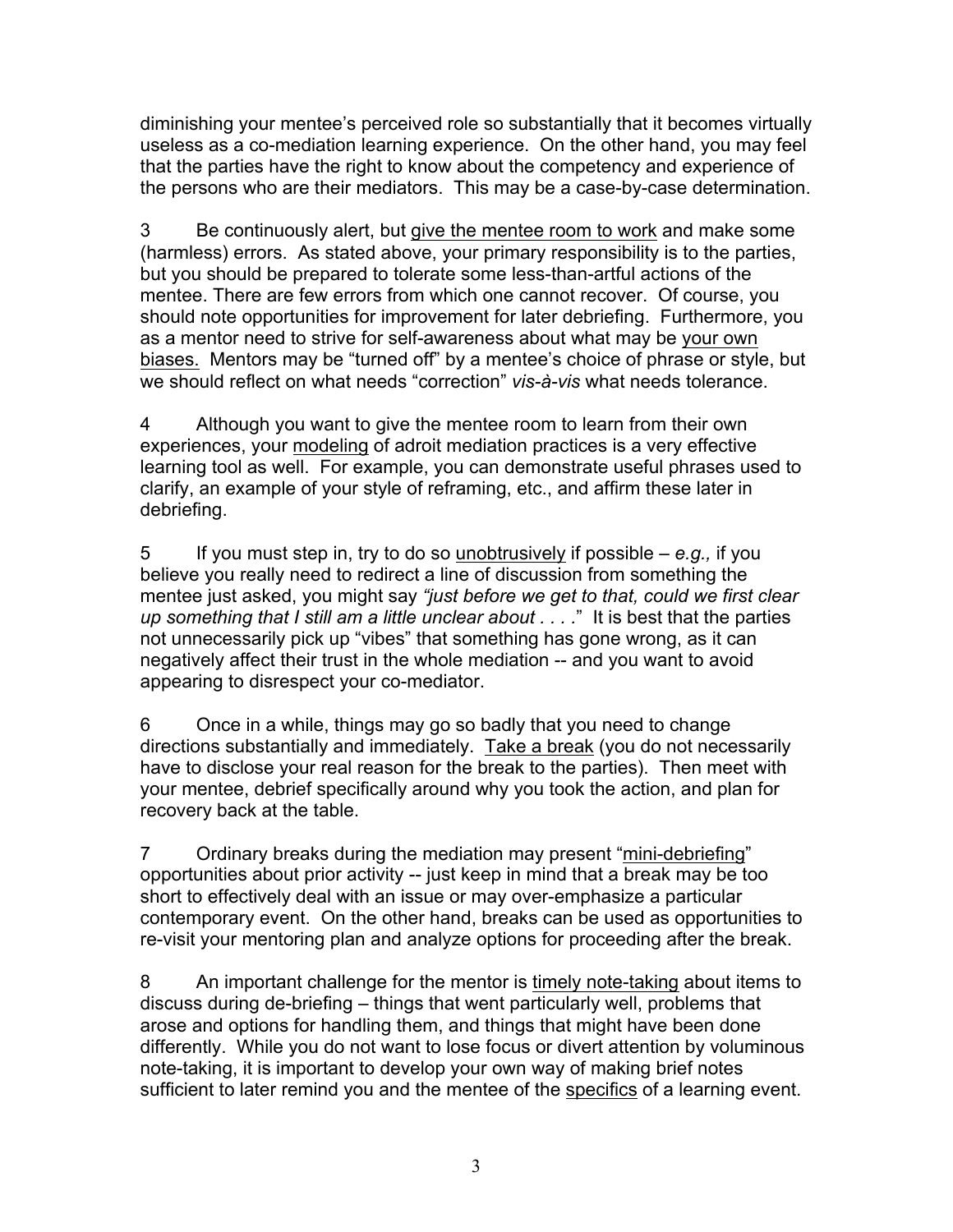It may be some time before you can return to an important event that occurred during only a few seconds in mediation. Sometimes, you may need to capture the exact words a mentee used to debrief effectively. Consider practicing the art of brief, marginal note-taking without looking down, and developing your own shorthand!

#### **Debriefing and evaluation after the mediation session:**

1 Take a short break after the mediation session and before the debriefing to refresh and refocus. You and the mentee can use this opportunity to organize your thoughts. Mark the transition psychologically by changing something – take your coat off, arrange the seats differently, etc. Reintroduce the purpose of the debriefing, your respective roles, and assure that you are in agreement about the time available. Often, the two of you may need a little time to decompress from the mediation – which may provide an opportunity to segue into specific elements of the debriefing. If the mentee appears at all apprehensive, acknowledge that evaluation is difficult for everyone and that it is a valuable experience for everyone, particularly in the mediation process, where as mediators we need to anticipate and welcome constructive feedback in one form or another throughout our professional lives.

2 A good principle about feedback, as in conflict resolution in general, is to focus on the *behavior*, not the person. You want to make it easy for the mentee to hear you and to heed your input, and it helps to reduce the mentee's personal defensiveness.

3 Generally, start with the mentee's own experiences and thoughts (and your encouraging observations), using open-ended questions and building toward your constructive feedback. Illustrations: *"Jim, how do you think the mediation session went?" "What in particular went well for you?" "I was impressed with how you responded to the question on confidentiality -- how did you feel the parties reacted?"* Frequently, encouragement makes it safe for a mentee to move spontaneously toward their challenges; if not, you might ask: *"was there anything in particular that you felt uncomfortable with?"* Often, the answer will reflect something you may have noted for feedback purposes yourself, and you can use the mentee's own statements as an entry for your critique and developmental discussion.

4 Use "elicitive praise", *i.e.,* praise accompanied by a question or invitation to discussion: *"I really liked it when you asked \_\_\_\_\_ -- what made you think to ask that?" "The parties responded well when you reframed their discussion about the idea of a fresh start in a new job – how do you think that went?"* Try to begin discussions with positive comments and observations. Avoid the "why" question, which can be unduly challenging – instead, try for "what" and "how" questions, and explain the context.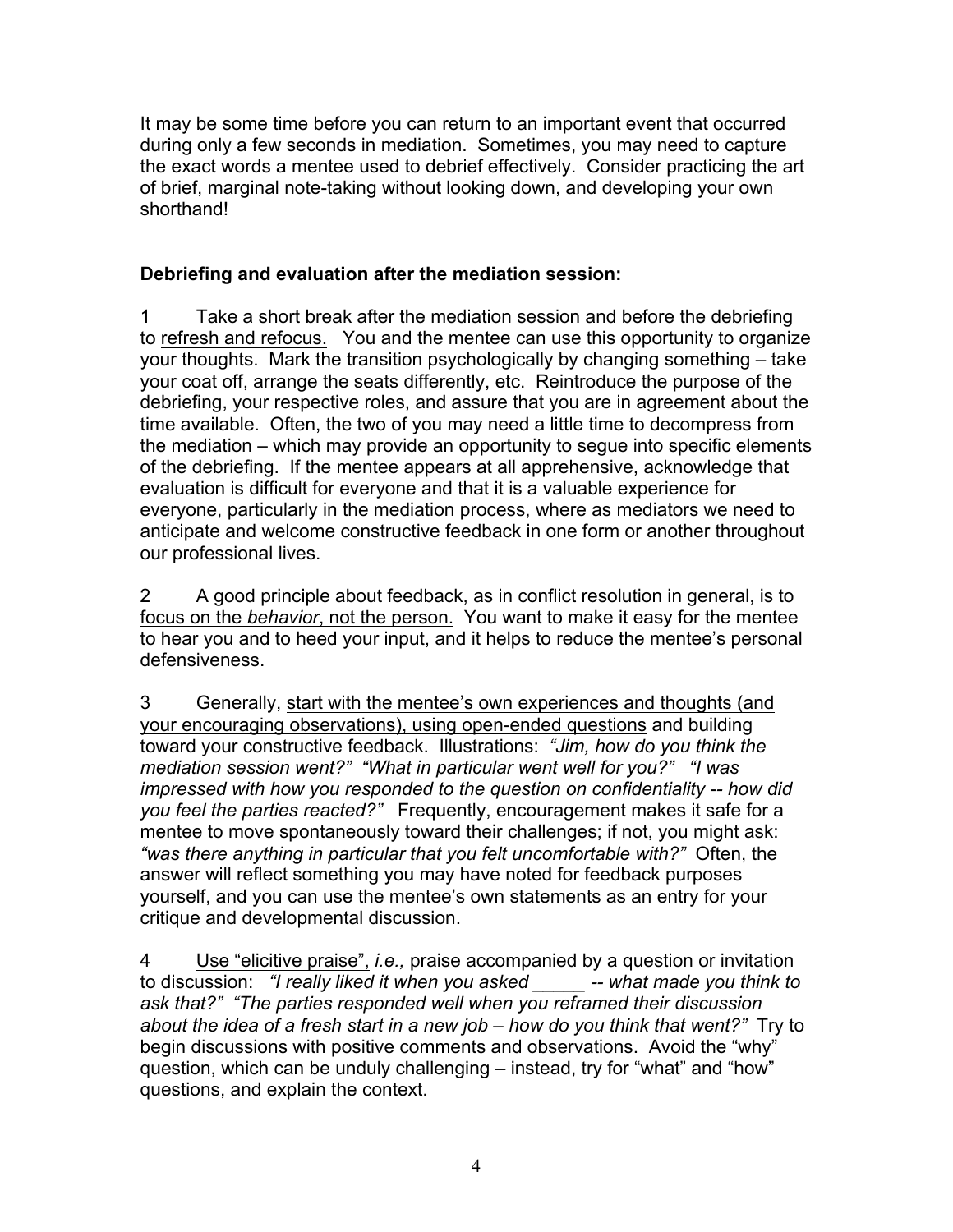5 Generally, the mentor should prioritize and carefully select learning points (or themes) for feedback – perhaps no more than *three to five* primary subjects of feedback per mediation session. A long and scattered list can dilute the importance of priority items and may not be remembered or learned as well by the mentee. Briefly outline your overall themes at the outset, so the mentee has a sense of context and limits.

6 During feedback, the mentor should identify the action or behavior in question as *specifically* as possible, linked to context. Make a factual observation about whatever the mentee or a party did. This helps avoid ambiguity and confusion about what happened, and reduces the opportunity for defensiveness on the part of the mentee, so you can proceed more directly to productive discussions. To do this well, you must be able to frame events accurately, which underlines the value of good note-taking.

7 Rather than (or before) questioning an action of the mentee, start by asking the mentee for clarification or perspective on the event. For example, assume a mentee interrupted the parties' exchange at one point, and you want to use this event to discuss when and how to intervene. You might try the following: *"Do you remember when Bob was talking about [x] when we were discussing [y]? You responded just then by asking [z]. I think it would be useful to discuss that interaction. What strategy did you have in mind at that moment?"* Or, if you had had to step in at some point to recover a mediation veering off because of a question or action of the mentee, you might say: *"You probably remember when I* stepped in at [x point]. What is your perspective on what was happening *there*?" Generally, mentees learn better by being integral to a developmental discussion where they help lead themselves to new perspectives, rather than merely being subjected to "mini-lectures."

8 Demonstrate something you or others might have done differently, and give reasons. *"This is how I might have handled that situation," "I've seen other mediators do this . . . ."*

9 Do not evade your responsibility to tell a truth just because it is difficult. As in mediation generally, it usually is *how* you say something, not *whether.* Mentors have a responsibility to mentees, to the public, and to mediation generally, to assure that difficult topics are dealt with and that mentees who have trouble "getting it" are well-directed toward the best path – whether that means further training, an evaluation that recommends additional practice, or an evaluation that does not recommend certification. In these instances, it is particularly important to identify objective behaviors and context (discussed above). Sometimes, setting up the seriousness of the subject is the psychological key – e.g., *"Bob, I believe we need to debrief carefully around one interchange: the one where Katie said she didn't know what to do about [x] and you stepped in to give her some very specific options. As I believe you know, the*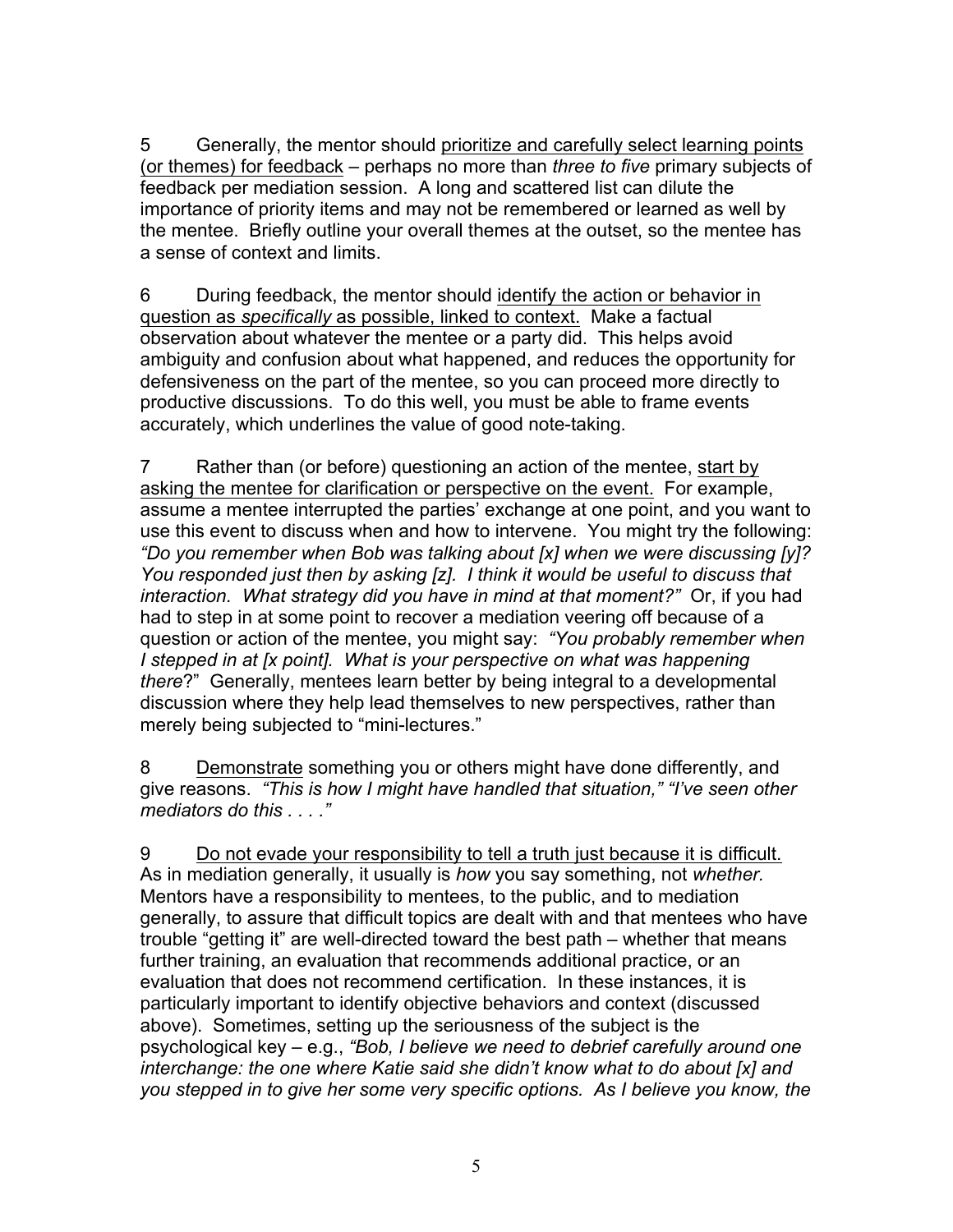*aspect of self-determination is key, both legally and as a matter of the core values of mediation as we practice it here. There are ways you can help a person develop or obtain ideas and perspectives on options – we'll talk about that – without giving such specific advice."*

10 Use stories and humor. Adults learn well from *stories* – not lengthy, and not many, but a story or two about mediation events that happened to you or others that illustrate things that went wrong or right. These stories connect you with the mentee on a very human level and give you the opportunity to provide a memorable, even enjoyable lesson linked to a subject in the mentee's justcompleted experience. You can soften critiques with humor, particularly at your own expense as part of a story -- e.g., *"I remember a case where I got so interested in a party's tale that I interrupted it, and I got just the kind of reaction you experienced today!"*

11 If a subject is important enough to critique, it is important enough to critique with some depth. It is insufficient to merely say, *"I want you to work on your reframing."* In addition to using the specific contextualizing discussed above, give examples of alternative approaches, touch on underlying theory, ask the mentee to suggest how they might have done it differently, etc. – parsing the issue from several different angles, if you can. You might suggest further reading, revisiting a basic training manual, a list of phrases you and other mediators use to clarify, reframe, and transition, role-playing, etc. This illustrates the value of prioritizing items for feedback to provide the time needed for each.

12 Pose hypothetical alternatives, *e.g., "what might have happened if you had said \_\_\_\_," "what are some things you might have done differently?"*

13 Use a reenactment or role-play – of things that occurred, might have occurred, or hypothetical alternatives to play out different scenarios. Rolereversal also may be used – *"if you were one of the parties when that question was asked, how might you have reacted?'*

14 Make "lemonade out of lemons" by stating negatives as their obverse positives – e.g., instead of *"you may be too passive" say "there are ways you can be more active."* 

15 Avoid absolutes such as "always" and "never." With rare exceptions there are few things in mediation that are not situational. Further, there probably are things you may do or avoid that other competent mediators engage quite differently. Thus, if you wish to state a stylistic choice you prefer, label it as such and try to relate it to a theoretical basis so the mentee can reflect on a range of possible choices.